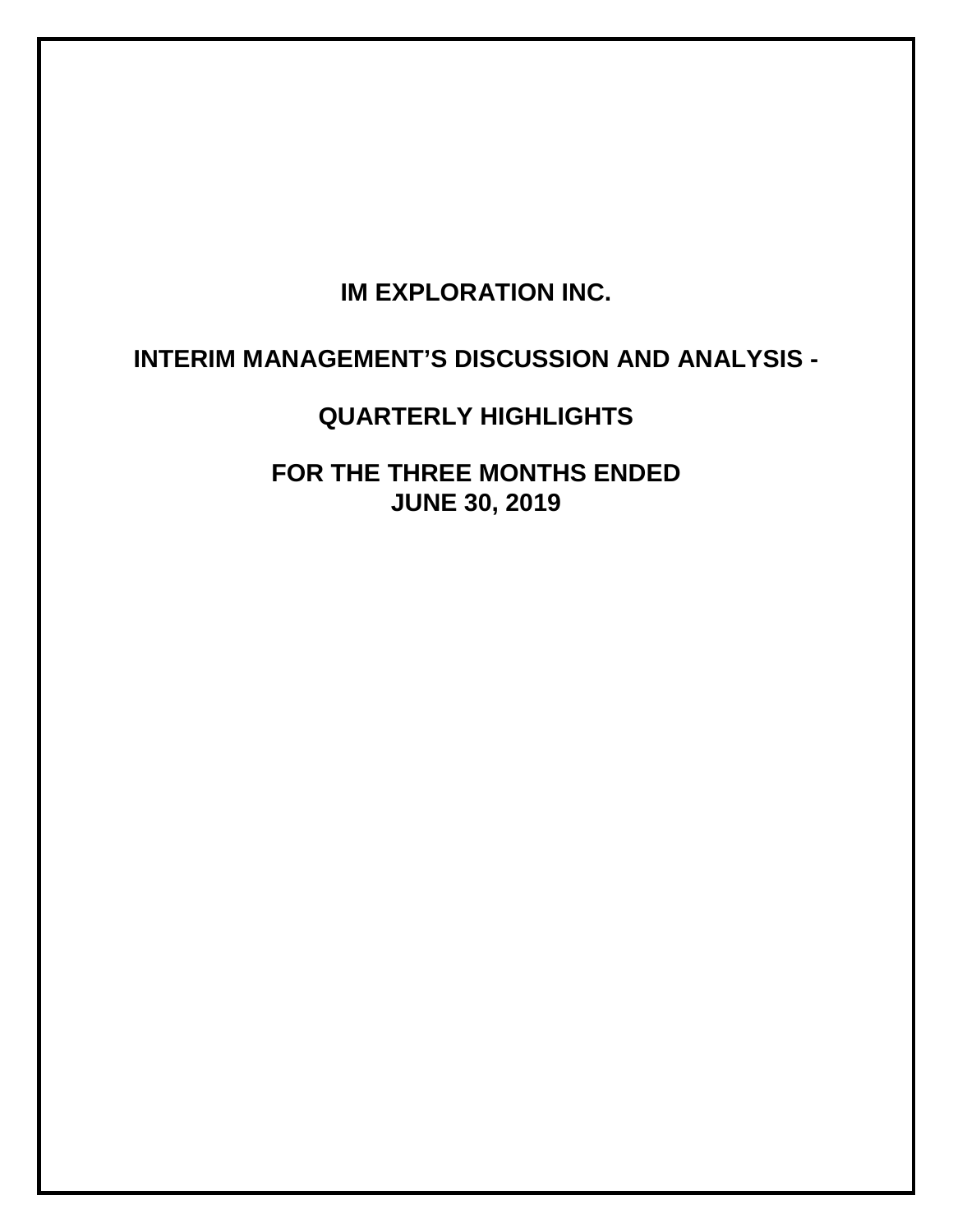### **Introduction**

The following Interim Management's Discussion and Analysis ("MD&A") of IM Exploration Inc (the "Company" or "IM Exploration") has been prepared to provide updates to the business, operations, liquidity and capital resources of the Company since its last annual management's discussion & analysis, being the Management's Discussion & Analysis for the fiscal year ended March 31, 2019 ("Annual MD&A"). Additional information relating to IM Exploration is available under the Company's SEDAR profile at www.sedar.com.

This MD&A has been prepared in compliance with the requirements of section 2.2.1 of Form 51-102F1, in accordance with National Instrument 51-102 – Continuous Disclosure Obligations. This discussion should be read in conjunction with the Annual MD&A, the audited annual financial statements of the Company for the year ended March 31, 2019 and the period from incorporation (April 19, 2017) to March 31, 2018, and the unaudited condensed interim financial statements for the three months ended June 30, 2019, together with the notes thereto. Results are reported in Canadian dollars, unless otherwise noted. In the opinion of management, all adjustments (which consist only of normal recurring adjustments) considered necessary for a fair presentation have been included. The results for the three months ended June 30, 2019 are not necessarily indicative of the results that may be expected for any future period Information contained herein is presented as at August 13, 2019 unless otherwise indicated

The unaudited condensed interim financial statements for the three months ended June 30, 2019, have been prepared using accounting policies consistent with International Financial Reporting Standards ("IFRS") as issued by the International Accounting Standards Board and interpretations of the IFRS Interpretations Committee. The unaudited condensed interim financial statements have been prepared in accordance with International Standard 34, Interim Financial Reporting.

For the purposes of preparing this MD&A, management, in conjunction with the Board of Directors, considers the materiality of information. Information is considered material if: (i) such information results in, or would reasonably be expected to result in, a significant change in the market price or value of IM Exploration's common shares (the "Common Shares" or "common shares"); or (ii) there is a substantial likelihood that a reasonable investor would consider it important in making an investment decision; or (iii) it would significantly alter the total mix of information available to investors. Management, in conjunction with the Board of Directors, evaluates materiality with reference to all relevant circumstances, including potential market sensitivity.

# **Caution Regarding Forward-Looking Statements**

This MD&A contains certain forward-looking information as defined in applicable securities laws (collectively referred to herein as "forward-looking statements"). These statements relate to future events or the Company's future performance. All statements other than statements of historical fact are forward-looking statements. Often, but not always, forward-looking statements can be identified by the use of words such as "plans", "expects", "budgets", "scheduled", "estimates", "continues", "forecasts", "projects", "predicts", "intends", "anticipates" or "believes", or variations of, or the negatives of, such words and phrases, or state that certain actions, events or results "may", "could", "would", "should", "might" or "will" be taken, occur or be achieved. The forward-looking statements in this MD&A speak only as of the date of this MD&A or as of the date specified in such statement.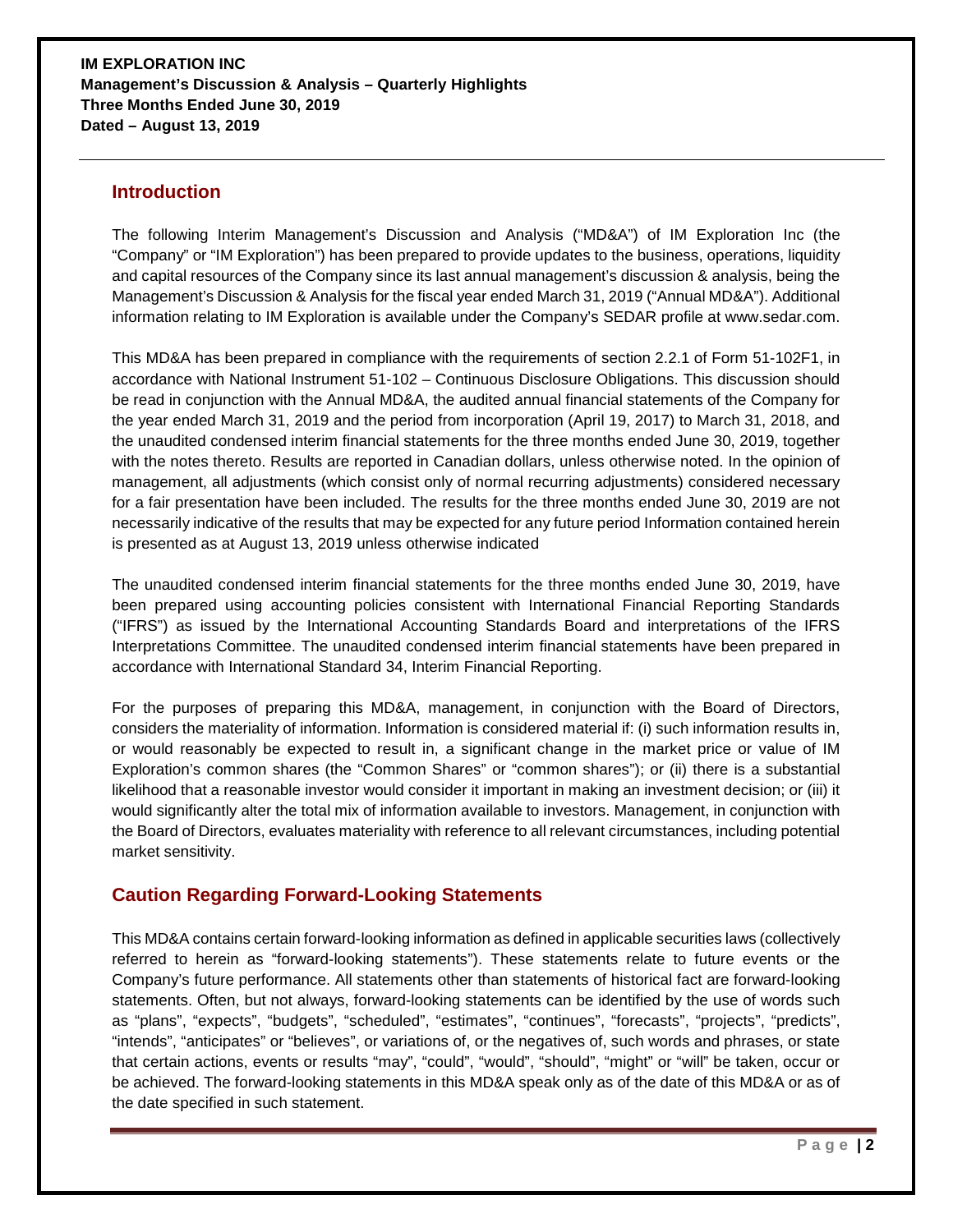| <b>Forward-looking statements</b>         | <b>Assumptions</b>                   | <b>Risk factors</b>                   |  |  |
|-------------------------------------------|--------------------------------------|---------------------------------------|--|--|
| regarding<br>the<br><b>Statements</b>     | The Company has anticipated all      | Unforeseen costs will arise; any      |  |  |
| sufficiency of the Company's              | material costs; the operating        | particular<br>operating<br>costs      |  |  |
| working capital; the Company's            | activities of the Company for the    | increase or decrease from the         |  |  |
| business<br>objectives<br>and             | next 12 months, and the costs        | date of the estimation; changes       |  |  |
| exploration program for fiscal            | associated therewith, will<br>be     | in economic and financial market      |  |  |
| 2020 and<br>intended<br>use<br>οf         | consistent with IM Exploration's     | conditions and metals prices;         |  |  |
| proceeds from<br><b>IPO</b><br>its<br>(as | expectations;<br>current<br>the      | difficulties<br>in<br>completing      |  |  |
| defined herein).                          | will be successful in<br>Company     | objectives in a timely manner or      |  |  |
|                                           | planning<br>and<br>executing<br>its  | at all; risks associated with         |  |  |
|                                           | objectives,<br>including<br>its      | mineral exploration.                  |  |  |
|                                           | exploration program.                 |                                       |  |  |
| The Company will be required to           | The operating and exploration        | Volatility in equity markets; timing  |  |  |
| raise additional capital in order to      | activities of the Company, and       | availability of external<br>and       |  |  |
| ongoing operating<br>meet its             | the costs associated therewith,      | financing on acceptable terms;        |  |  |
| and<br>complete<br>its<br>expenses        | will<br>consistent with<br>the<br>be | increases<br>in<br>costs:             |  |  |
| planned exploration activities on         | Company's current expectations;      | environmental compliance and          |  |  |
| its Mulloy Project (as defined            | equity markets, exchange and         | changes in environmental and          |  |  |
| herein).                                  | other<br>interest<br>rates<br>and    | other<br>local<br>legislation<br>and  |  |  |
|                                           | applicable economic conditions       | regulation;<br>interest rate<br>and   |  |  |
|                                           | are favourable to IM Exploration.    | fluctuations;<br>exchange<br>rate     |  |  |
|                                           |                                      | changes in economic conditions.       |  |  |
| Management's outlook regarding            | Financing will be available for IM   | Metal price volatility; volatility in |  |  |
| future trends and future uses of          | Exploration's exploration<br>and     | equity markets; interest rate and     |  |  |
| cash.                                     | operating activities; the price of   | fluctuations;<br>exchange<br>rate     |  |  |
|                                           | metals will be favourable.           | changes in economic conditions.       |  |  |

Inherent in forward-looking statements are risks, uncertainties and other factors beyond IM Exploration's ability to predict or control. Please also make reference to those risk factors referenced in the "Risks and Uncertainties" section in the Annual MD&A. Readers are cautioned that the above chart does not contain an exhaustive list of the factors or assumptions that may affect the forward-looking statements herein, and that the assumptions underlying such statements may prove to be incorrect.

Forward-looking statements in this MD&A involve known and unknown risks, uncertainties and other factors that may cause IM Exploration's actual results, performance or achievements to be materially different from any of its future results, performance or achievements expressed or implied by forward-looking statements. All forward-looking statements herein are qualified by this cautionary statement. Accordingly, readers should not place undue reliance on forward-looking statements. The Company undertakes no obligation to update publicly or otherwise revise any forward-looking statements whether as a result of new information or future events or otherwise, except as may be required by law. If the Company does update one or more forward-looking statements, no inference should be drawn that it will make additional updates with respect to those or other forward-looking statements, unless required by law.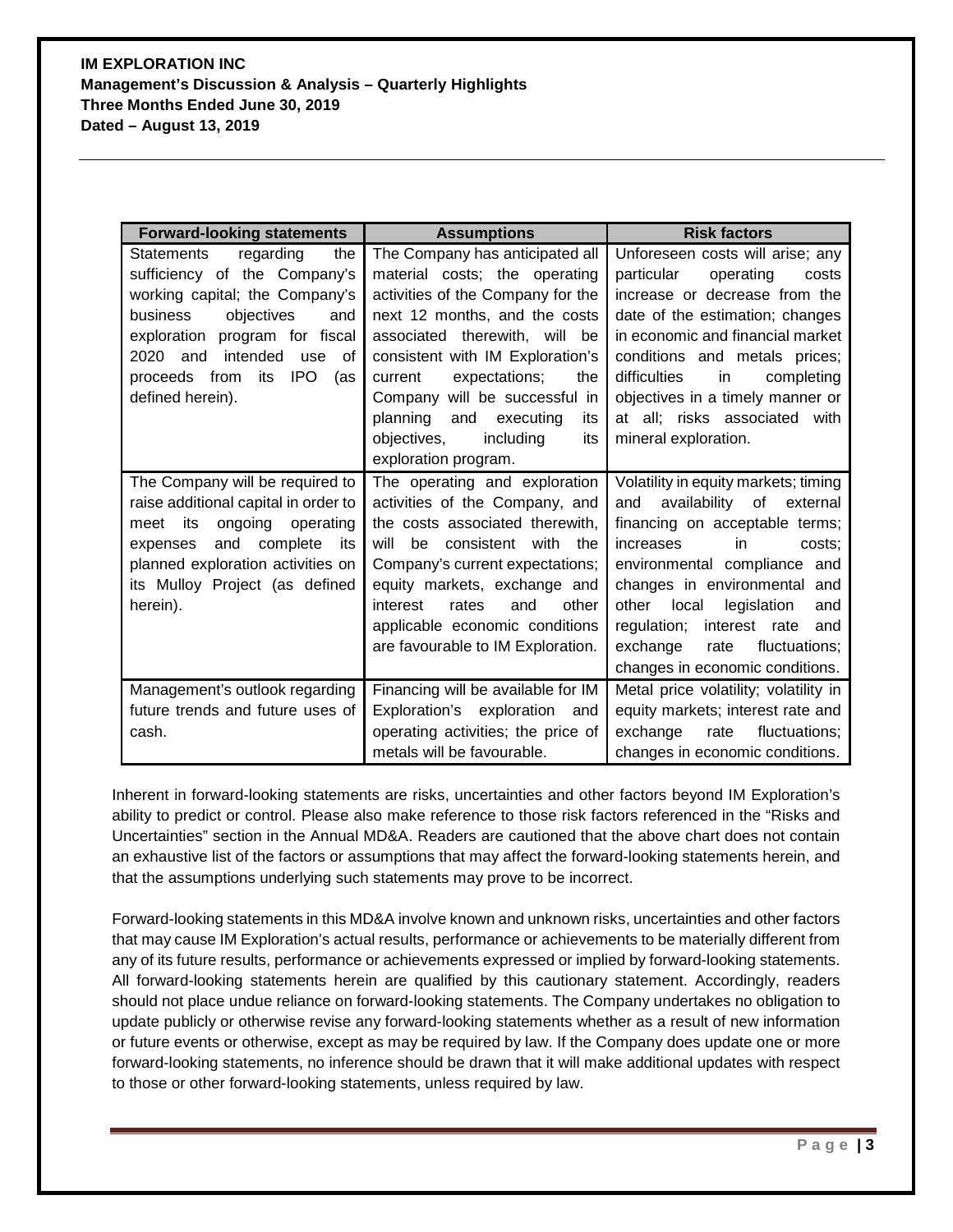## **Description of Business**

The Company was incorporated under the name "Prize Exploration Inc." pursuant to the Canada Business Corporations Act on April 19, 2017. The Company's registered office and head office is located at 181 Bay Street, Brookfield Place, Suite 4400, Toronto, Ontario, M5J 2T3. On February 14, 2019, the Company changed its name from Prize Exploration Inc. to IM Exploration Inc.

IM Exploration's principal business carried on and intended to be carried on is mineral exploration, focusing initially on the exploration and development of the Company's principal property, the Mulloy project located in Rowlandson Township, Porcupine Mining Division, District of Cochrane, Ontario (the "Mulloy Project").

# **Overall Performance and Outlook**

The Company has no revenues, so its ability to ensure continuing operations is dependent on it completing the acquisition of its mineral property interests, its ability to obtain necessary financing to complete exploration activities thereon, and ultimately, development of and future profitable production from its mineral property interests.

At June 30, 2019, the Company had working capital of \$291,940 (March 31, 2019 – \$111,495). The Company had cash and cash equivalents of \$341,569 (March 31, 2019 - \$192,859). Working capital and cash and cash equivalents increased during the three months ended June 30, 2019 due to proceeds from the initial public offering, as described further below.

The Company believes that it has sufficient capital to meet its ongoing operating expenses, and to commence its Phase 1 program at the Mulloy Project. Management may increase or decrease budgeted expenditures depending on exploration results and the general economic environment. See "Financial Highlights - Liquidity and Capital Resources" below

On May 29, 2019, the Company completed its IPO pursuant to which it has issued an aggregate of 3,000,000 common shares at a price of \$0.10 per common share to raise aggregate gross proceeds of \$300,000, all pursuant to a final prospectus dated March 29, 2019. In connection with the Offering, a cash commission of \$30,000, a corporate finance fee of \$12,500, legal and other fees of \$91,814 was paid and, 100,000 compensation warrants and 300,000 agent's warrants were issued, each such warrant entitling the holder to acquire one common share at an exercise price of \$0.10 for a period of 24 months from the date of closing of the Offering.

On May 29, 2019, the Company issued 300,000 common shares as part the option agreement to earn a 90% interest in the Mulloy project situated in the Rowlandson Township, Porcupine Division in Ontario.

On May 29, 2019, the Company granted 725,000 stock options to directors, officers and consultant which are exercisable for a period of five years from the date of the grant at an exercise price of \$0.10 per common share. The options will vest as follows: 375,000 immediately, 150,000 on October 31, 2019 and 200,000 on the earlier of: (i) April 30, 2020; and (ii) the notice of a "triggering event" as defined in the Company's stock option plan.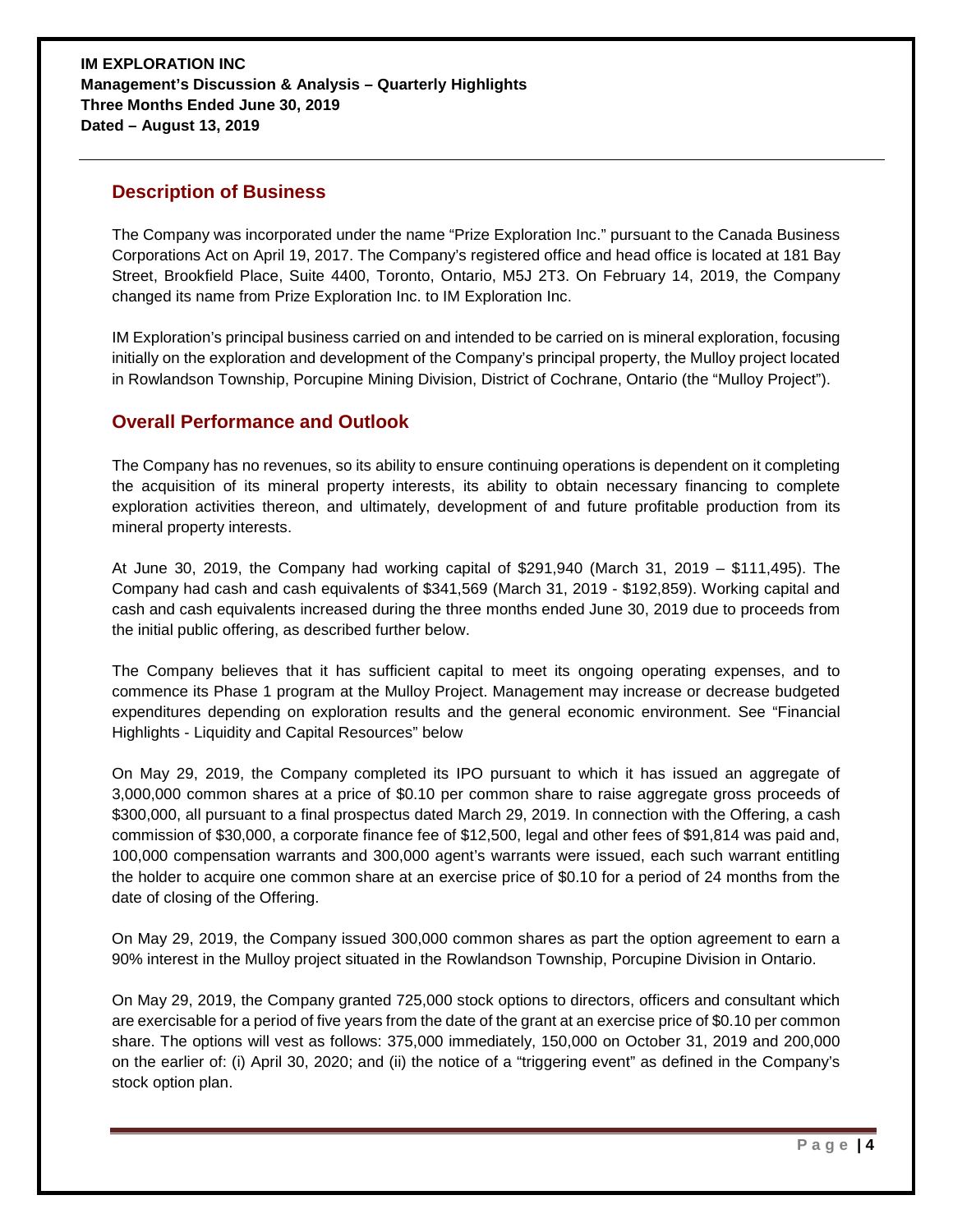The Company's primary business objective is to explore the Mulloy Project. In furtherance of this objective, the Company has an option to acquire a 90% undivided interest in and to the Mulloy Project by paying certain consideration and completing a feasibility study (see "Exploration and Projects" below).

For the Company to achieve this primary objective, its ancillary business objectives include: (a) the pursuit of additional financing (completed); (b) completion of an initial public offering of Common Shares (the "IPO" or the "Offering") (completed); and (c) the completion of the Phase 1 recommended work program on the Mulloy Project at an estimated cost of approximately \$125,200, as described in the technical report dated effective March 15, 2019 in respect of the Mulloy Project (the "Technical Report").

The Company plans to commence Phase 1 of the recommended program initially, and will conduct further exploration (including Phase 2, if warranted) depending upon the results of such program. In addition, the Company may seek to acquire additional exploration stage properties should a property of interest become available to it.

# **Exploration and Projects**

#### **Mulloy Project**

The principal asset of the Company consists of its option to acquire a 90% undivided interest in the Mulloy Project located near Cochrane, Ontario.

Pursuant to an option agreement dated effective November 30, 2017 among IM Exploration (then called Prize Exploration Inc.) and three optionors of the Mulloy Project (the "Option Agreement"), for IM Exploration to exercise its option to acquire the 90% interest in the Mulloy Project it must fulfill the following requirements:

- 1. pay \$5,000 to each optionor within 10 calendar days of the execution of the Option Agreement for an aggregate payment to the optionors of \$15,000 (paid);
- 2. issue 100,000 Common Shares to each optionor upon completion of the IPO, for an aggregate issuance to the optionors of 300,000 Common Shares (issued); and
- 3. complete a feasibility study in respect of the Mulloy Project.

Should the Company exercise its option, then pursuant to the terms of the Option Agreement, the optionors will form a joint venture with IM Exploration in respect of the Mulloy Project and will retain a 2% net smelter royalty ("NSR") on the Mulloy Project. The Company will have the option, exercisable at any time, to reduce the NSR to 1% upon payment to each optionor of \$333,333.33.

During the three months ended June 30, 2019, no work was done at the Mulloy Project while the Company was completing financing activities and the IPO. However, the Company has applied for exploration permits relating to the Mulloy Project. Separately, on May 29, 2019, the Company issued 300,000 common shares, valued at \$30,000, to Mulloy optionors as part the Option Agreement.

No additional work prior to August 13, 2020 is required to keep the Mulloy Project in good standing.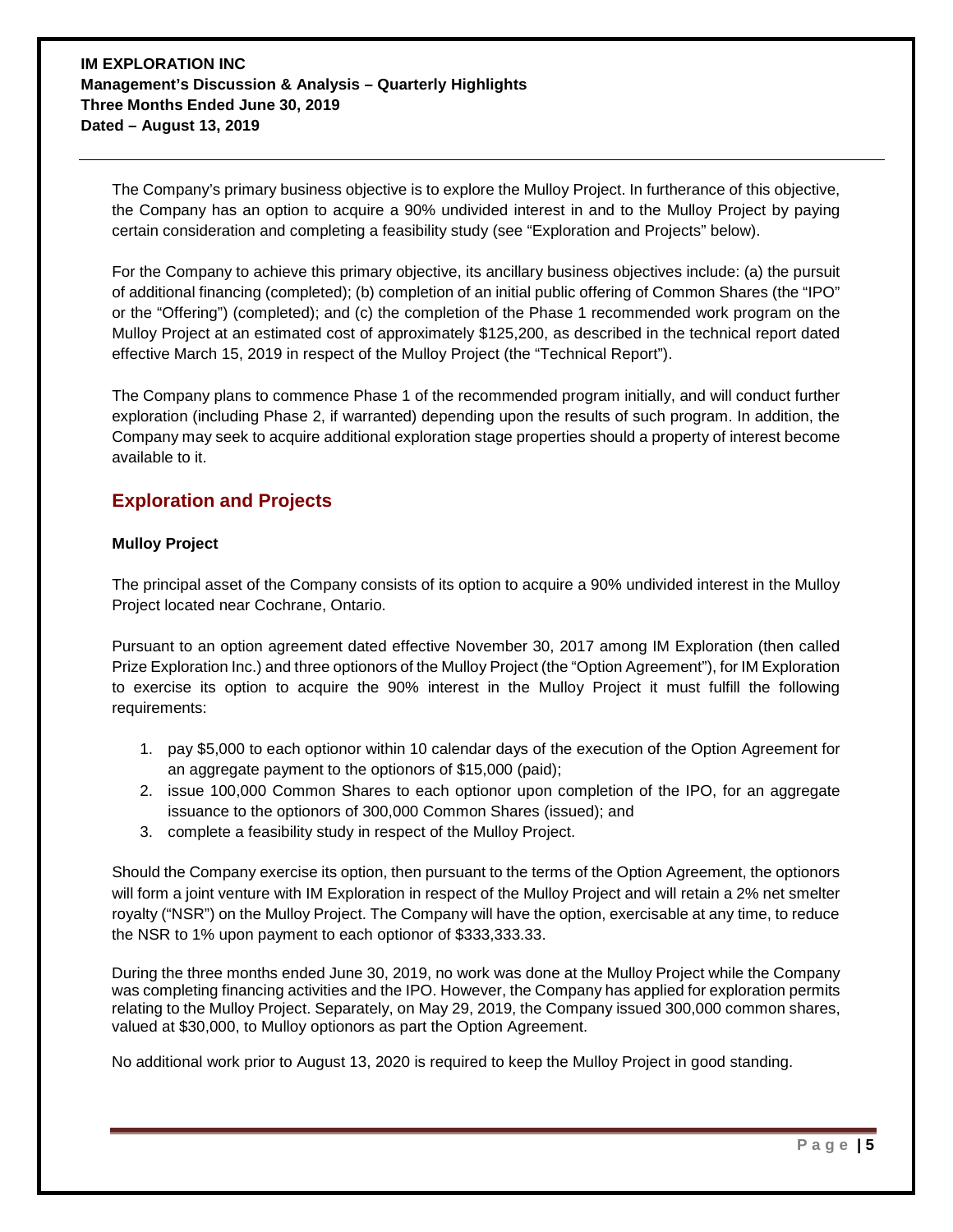The Technical Report recommended a budget of approximately \$325,200 to carry out the proposed work programs at the Mulloy Project.

|                                                                                                | <b>Planned</b>                   |
|------------------------------------------------------------------------------------------------|----------------------------------|
| <b>Plans for the Mulloy Project</b>                                                            | <b>Expenditures</b><br>(approx.) |
| Phase 1 – Vertical Drilling & Geophysical Survey                                               | \$125,200                        |
| Conduct a small geophysical grid survey.                                                       |                                  |
| Drilling of two vertical holes to test the original graphite zone<br>from historical drilling. |                                  |
| <b>Subtotal</b>                                                                                | \$125,200                        |
| Phase 2 - Exploration Drilling                                                                 | \$200,000                        |
| Dependent on the success of Phase 1, a drilling campaign                                       |                                  |
| of approximately 900 metres across the Mulloy Project.                                         |                                  |
| <b>Subtotal</b>                                                                                | \$200,000                        |
| Total Phase 1 and 2                                                                            | \$325,200                        |

#### **Qualified Person**

Case Lewis, P.Geo. is the Company's designated Qualified Person for this MD&A within the meaning of National Instrument 43-101 *Standards of Disclosure for Mineral Projects* and has reviewed and approved the scientific and technical content in this MD&A.

# **Trends**

The Company is a mineral exploration company, focused on the exploration of the Mulloy Project in Ontario, Canada, and the acquisitions of other mineral exploration properties, should such acquisitions be consistent with the objectives and acquisition criteria of the Company.

The Company's future performance and financial success is largely dependent upon the extent to which it can discover mineralization and the economic viability of developing its properties. The development of assets may take years to complete and the resulting income, if any, is difficult to determine with any certainty. The Company lacks mineral resources and mineral reserves and to date has not produced any revenues. The sales value of any minerals discovered by the Company is largely dependent upon factors beyond its control, such as the market value of the commodities produced.

Current global economic conditions and financial markets, although recently strong, remain fragile and susceptible to unexpected volatility, and are likely to be so for the foreseeable future. There are also significant uncertainties regarding the price of graphite and other minerals and the availability of equity financing for the purposes of mineral exploration and development. The Company's future performance is largely tied to the development of its current mineral property interest and the overall financial markets.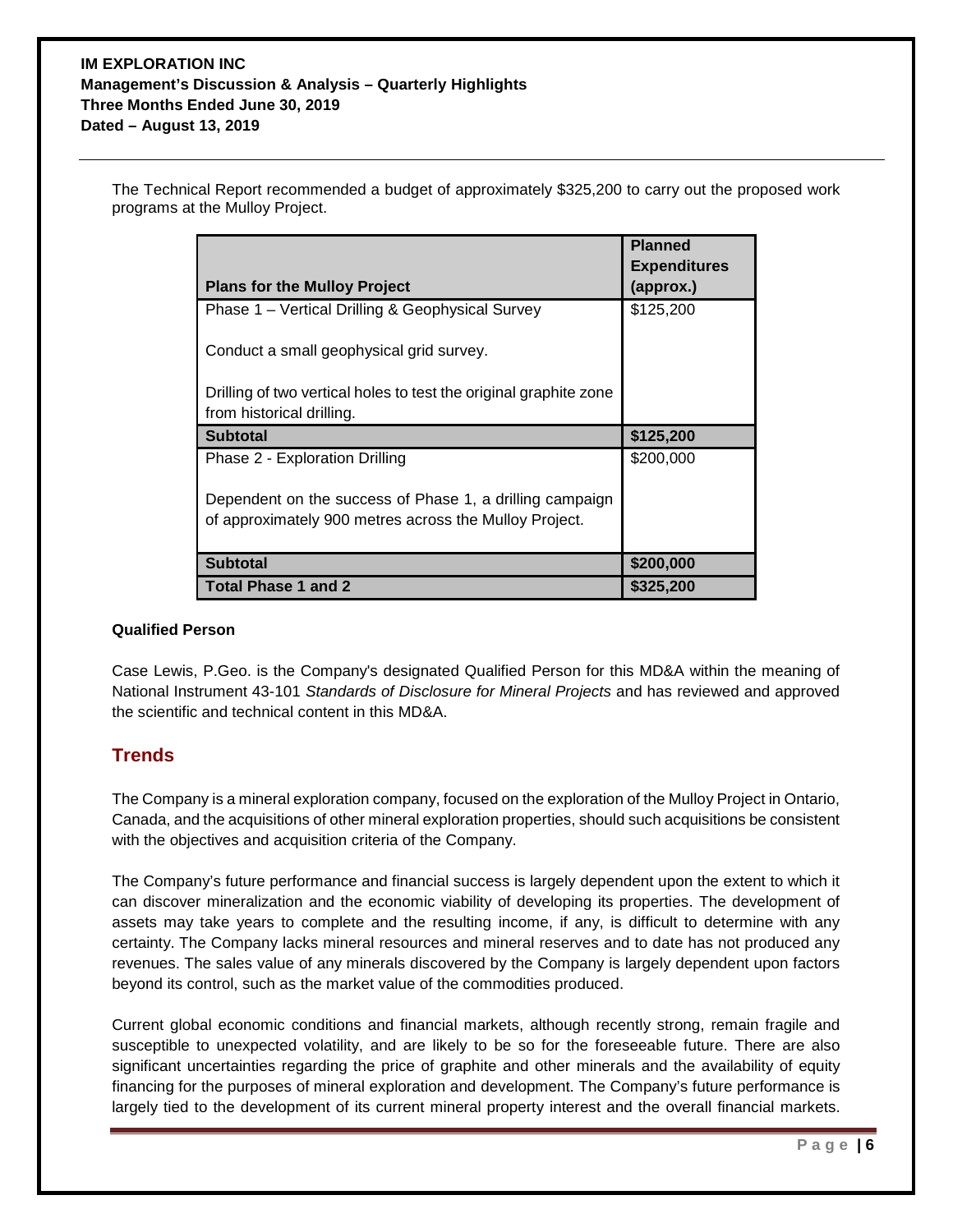Future volatility of financial markets as well as any instability of the global economy may result in the Company having difficulties raising equity financing for the purposes of mineral exploration and development, particularly without excessively diluting present shareholders of the Company. In this regard, the Company's strategy is to commence exploration of the Mulloy Project and seek out other prospective resource properties to acquire, while monitoring the global markets and seeking out financing, if and when available, upon terms acceptable to the Board of Directors. The Company believes this focused strategy will enable it to best manage its capital markets needs while maintaining momentum on key business initiatives.

## **Off-Balance-Sheet Arrangements**

As of the date hereof, the Company does not have any off-balance-sheet arrangements that have, or are reasonably likely to have, a current or future effect on the results of operations or financial condition of the Company.

## **Proposed Transactions**

None.

## **Environmental Contingency**

The Company's exploration activities are subject to various government laws and regulations relating to the protection of the environment, and all phases of the Company's operations are subject to environmental regulation in the Province of Ontario. These environmental regulations are continually changing and generally becoming more restrictive. The Company plans to maintain a policy of operating its business in compliance with all environmental regulations. The Company does not believe that it has any significant environmental obligations in the near future.

# **Financial Highlights**

#### **Financial Performance**

#### For the three months ended June 30, 2019, compared to the three months ended June 30, 2018.

IM Exploration's net loss totaled \$16,893 for the three months ended June 30, 2019, with basic and diluted loss per share of \$0.00. This compares with a net loss of \$18,913 for the three months ended June 30, 2018, with basic and diluted loss per share of \$0.01. The increase in the net loss of \$2,020 was principally because:

 $\triangleright$  For the three months ended June 30, 2019, professional fees decreased by \$66,853. The decrease is primarily due to IPO-related legal fees that were previously expensed, but that were only settled on completion of the IPO. Legal expense of approximately \$72,000 was capitalized as part of share issuance cost.

The decreases were offset by: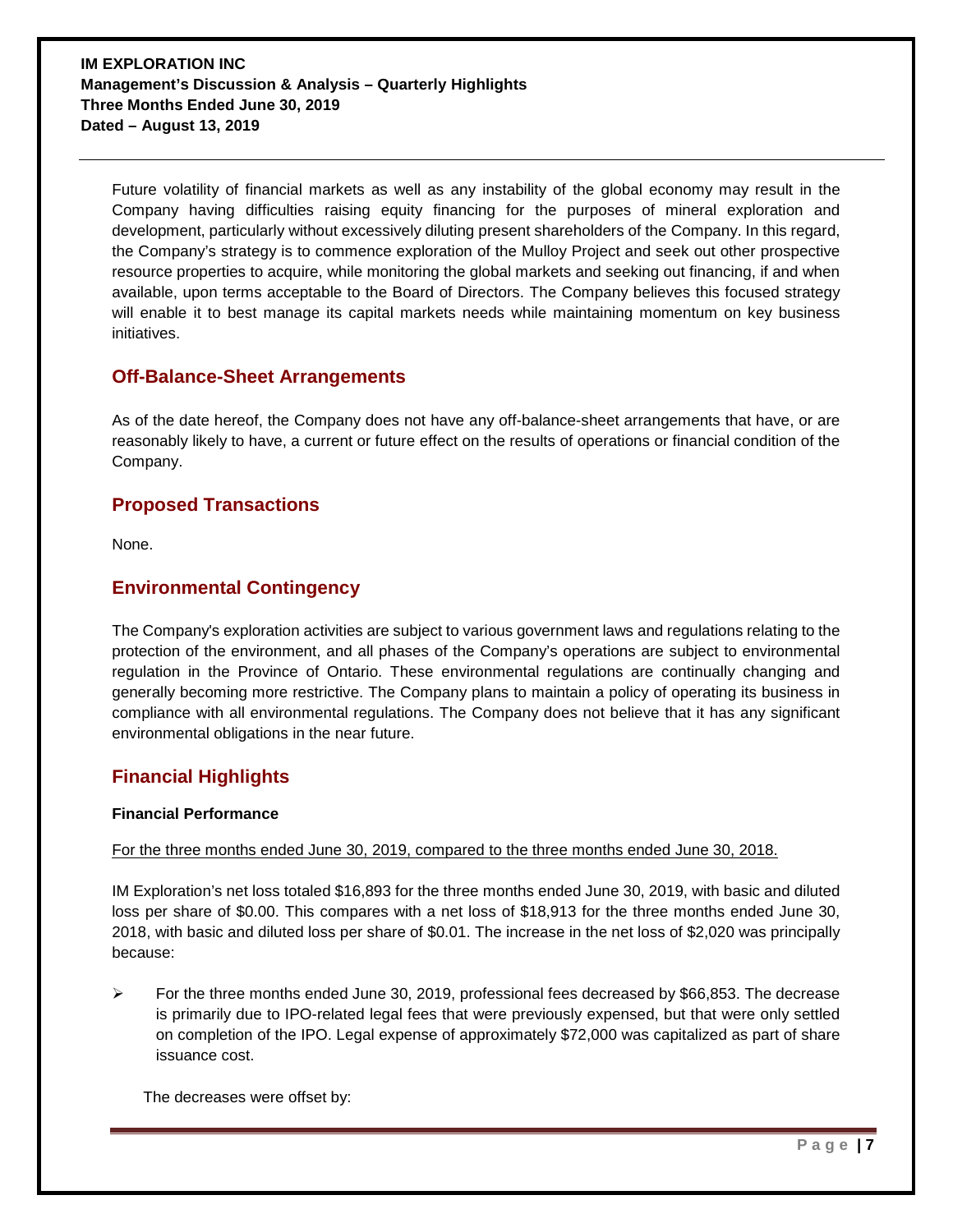- $\triangleright$  For the three months ended June 30, 2019, share-based payments increased by \$31,652. The increase is due to 725,000 options issued during the three months ended June 30, 2019 and the vesting thereof.
- $\triangleright$  For the three months ended June 30, 2019, filling fees increased by \$16,246. The increase is due to filing fees paid related to the IPO and listing on the CSE.
- $\triangleright$  For the three months ended June 30, 2019, \$23,000 was expensed as a one-time bonus, including the following: As disclosed in the Company's prospectus dated March 29, 2019, the Company's CEO and Directors received bonuses upon completion of the IPO. The Company's CEO and Directors are not otherwise paid for their roles with the Company.
- $\triangleright$  All other expenses are related to general and administrative expenditures.

#### **Cash Flow**

The Company had cash and cash equivalents of \$341,569 (March 31, 2019 - \$192,859). The increase in cash and cash equivalents during the three months ended June 30, 2019 was primarily due to cash received from the IPO, which was offset by the cash used in operating activities.

Cash and cash equivalents used in operating activities was \$16,976 for the three months ended June 30, 2019. Operating activities were affected by non-cash adjustment of share-based payment of \$31,652 and the change in non-cash working capital balances because of a decrease in accounts payable and accrued liabilities of \$53,691 and an increase in amounts receivable and other assets of \$11,869; which was partially offset by decrease of \$33,825 in prepaid expenditure, for which cash was previously paid but the related expenses were only realized in the quarter.

Cash provided by financing activities was \$165,686 for the three months ended June 30, 2019, primarily because of net proceeds of received from the issuance of Common Shares through the IPO. Share issuance costs include, among other things, IPO agent commissions, fees, and expenses; IM Exploration's IPO-related legal expenses; and various disbursements.

#### **Liquidity and Capital Resources**

The activities of the Company - principally the acquisition, exploration and development of mineral properties - are currently financed through the completion of equity offerings. There is no assurance that equity financing will be available to the Company in the amounts or at the times desired or on terms that are acceptable to the Company, if at all.

The Company has no operating revenues and therefore must utilize its funds obtained from equity financing and other financing transactions to maintain its capacity to meet ongoing exploration and operating activities. The cash resources of IM Exploration are held with major Canadian financial institutions.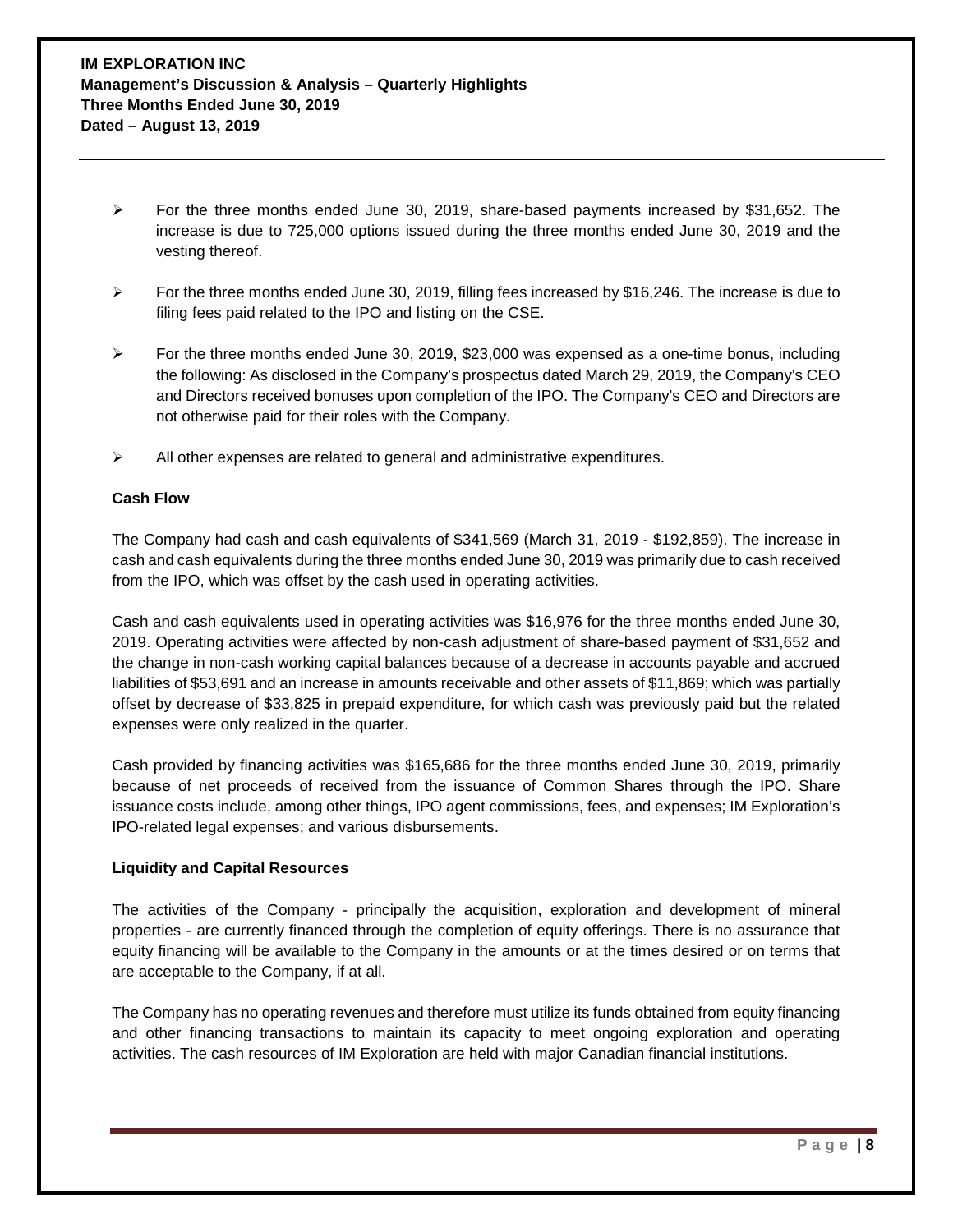As of the date of this MD&A, the Company had 10,400,000 Common Shares issued and outstanding, 825,000 stock options exercisable at \$0.10 each and 400,000 warrants exercisable at \$0.10 each.

The Company's uses of cash at present occur, and in the future are expected to occur, principally in two areas, namely, funding of its general and administrative expenditures and its exploration activities. Those exploration activities include Phase 1 of the exploration and evaluation of the Mulloy Project, as set out in the Technical Report. Under the Option Agreement, for the Company to acquire 90% of the legal and beneficial right, title and interest in and to the Mulloy Project, the Company has to complete a feasibility study. Such a study will involve exploration and data verification. Management may reassess its planned expenditures based on the degree of success of its exploration program, the Company's working capital resources, the scope of work required to advance the exploration of the Mulloy Project, and the overall condition of the financial markets.

The Company's working capital of \$291,940 at June 30, 2019, is not anticipated to be adequate to complete the Phase 1 and Phase 2 programs recommended by the Technical Report (see "Overall Performance and Outlook" and "Exploration and Projects" above). The Company will require additional equity financing in order to complete its planned objectives.

# **Changes in Accounting Policies**

The Company has adopted the following amendment to accounting standards, effective April 1, 2019. This change was made in accordance with the applicable transitional provision.

#### **IFRIC 23 – Uncertainty Over Income Tax Treatments ("IFRIC 23")**

IFRIC 23 was issued in June 2017 and clarifies the accounting for uncertainties in income taxes. The interpretation committee concluded that an entity shall consider whether it is probable that a taxation authority will accept an uncertain tax treatment. If an entity concludes it is probable that the taxation authority will accept an uncertain tax treatment, then the entity shall determine taxable profit (tax loss), tax bases, unused tax losses and credits or tax rates consistently with the tax treatment used or planned to be used in its income tax filings. If an entity concludes it is not probable that the taxation authority will accept an uncertain tax treatment, the entity shall reflect the effect of uncertainty in determining the related taxable profit (tax loss), tax bases, unused tax losses and credits or tax rates. Effective April 1, 2019, the Company adopted the following and there was no material impact on the Company's financial statements.

# **Related Party Transactions**

Related parties include the Board of Directors and officers, close family members and enterprises that are controlled by these individuals as well as certain persons performing similar functions. Related party transactions conducted in the normal course of operations are measured at the amount agreed to by the related parties.

(a) During the current reporting period the Company entered into the following transactions with related parties: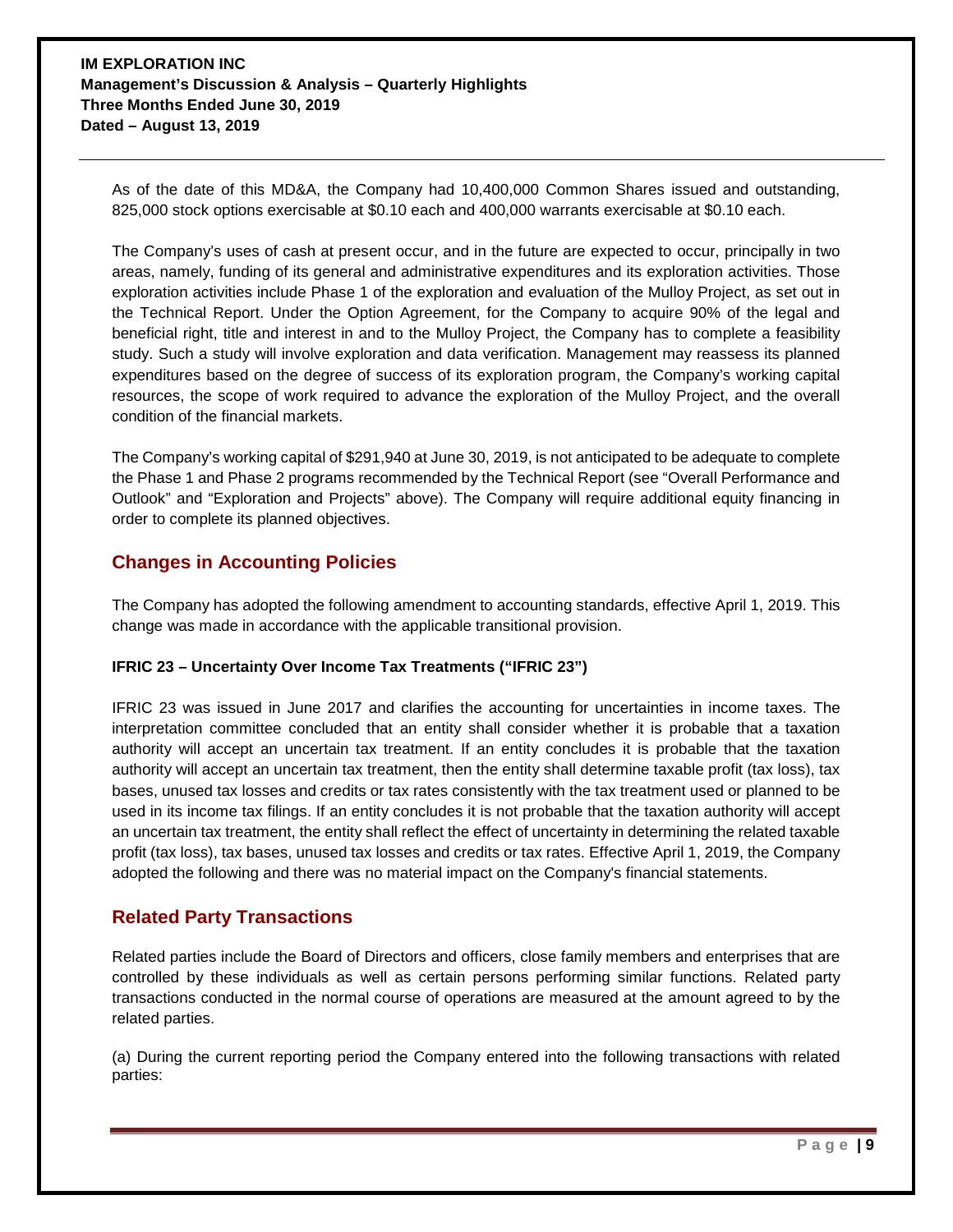|                                                         | <b>Three Months Ended</b><br><b>June 30.</b> |                |
|---------------------------------------------------------|----------------------------------------------|----------------|
| <b>Names</b>                                            | 2019<br>$($ \$)                              | 2018<br>( \$ ) |
| Marrelli Support Services Inc. ("Marrelli Support") (1) | 6,497                                        | 8,498          |
|                                                         |                                              |                |

(1) For the three months ended June 30, 2019, the Company expensed \$6,497, (three months ended June 30, 2018 - \$8,498) to Marrelli Support for bookkeeping services. Victor Hugo, CFO of the Company, is an employee of Marrelli Support. As at June 30, 2019, Marrelli Support was owed \$3,967 (March 31, 2019 - \$15,350) and this amount was included in accounts payable and accrued liabilities.

(b) Remuneration of directors and key management personnel:

The Company defines its key management as the Board of Directors and Chief Executive Officer. Remuneration of directors and key management personnel of the Company was as follows:

|                          | <b>Three Months Ended</b> |        |
|--------------------------|---------------------------|--------|
|                          | <b>June 30,</b>           |        |
|                          | 2019                      | 2018   |
| <b>Names</b>             | ( \$)                     | ( \$ ) |
| One-time bonus (i)       | 20,500                    | Nil    |
| Share-based compensation | 24,203                    | Nil    |
|                          |                           |        |

(i) While the CEO and directors of the Company are not paid for serving in such positions, they received bonuses upon completion of the Offering as follows: Yaron Conforti - \$7,500, Joel Freudman - \$10,500 and Johnathan Dewdney - \$2,500. The amount of \$20,500 have been accrued for and is included in accounts payable and accrued liabilities.

#### (c) Insider shareholdings

None of the Company's major shareholders have different voting rights than other holders of the Common Shares.

As of June 30, 2019, directors and officers of the Company, with individual control of less than 10% of the total common shares outstanding, collectively control 2,600,000 common shares or approximately 25% of the total common shares outstanding. To the knowledge of the directors and officers of the Company, the remaining common shares were widely held. These holdings can change at any time at the discretion of the owner, subject to applicable escrow requirements.